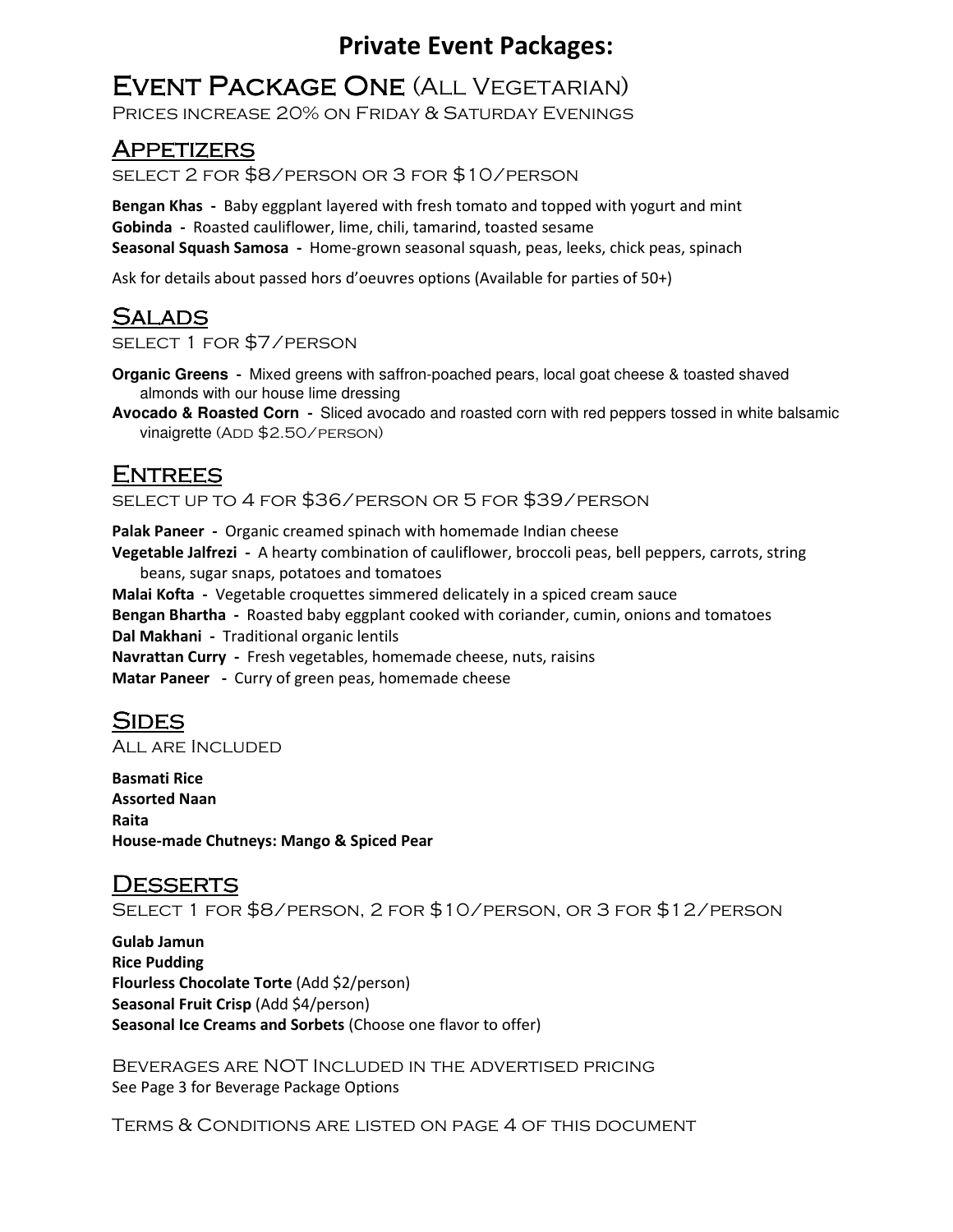## EVENT PACKAGE TWO (VEGETARIAN & NON-VEGETARIAN)

Prices increase 20% on Friday & Saturday Evenings

### **APPETIZERS**

select 2 for \$9/person or 3 for \$11/person

**Bengan Khas -** Baby eggplant layered with fresh tomato and topped with yogurt and mint **Gobinda -** Roasted cauliflower, lime, chili, tamarind, toasted sesame **Seasonal Squash Samosa -** Home-grown seasonal squash, peas, leeks, chick peas, spinach **Meat Samosa -** Roasted ground lamb, home-grown seasonal squash, peas, leeks, chick peas, spinach **Kulu Kofta -** Spring Lamb with diced Vidalia onions, red peppers and Himalayan salt **Kerala Cakes -** Lump crab with local sweet silver queen kernels and toasted mustard seeds with house

made cocktail sauce (ADD \$4/PERSON)

### **SALADS**

select 1 for \$7/person

**Organic Greens -** Mixed greens with saffron-poached pears, local goat cheese & toasted shaved almonds with our house lime dressing

**Avocado & Roasted Corn -** Sliced avocado and roasted corn with red peppers tossed in white balsamic vinaigrette (ADD \$2.50/PERSON)

### **ENTREES**

select up to 4 for \$42/person or 5 for \$46/person

**Chicken Tikka Masala -** Boneless chicken breast marinated and sautéed in an aromatic masala sauce **Shahi Korma -** Lamb braised in an exquisite cream sauce with nuts and raisins

**Crab Malabar** - Colossal lump crab, prepared in a manner of coastal India (ADD \$5/ORDER)

**Palak Paneer -** Organic creamed spinach with homemade Indian cheese

**Vegetable Jalfrezi -** A hearty combination of cauliflower, broccoli peas, bell peppers, carrots, string beans, sugar snaps, potatoes and tomatoes

**Bengan Bhartha -** Roasted baby eggplant cooked with coriander, cumin, onions and tomatoes

**Lamb Chops** - Almond-encrusted, grilled and served with mint chutney (ADD \$4/ORDER)

**Shrimp Adrak -** Marinated in lime juice, chilies and ginger, then grilled and served with mint, mango and avocado chutney (ADD \$4/ORDER)

**Tandoori Beef Tenderloin -** Locally raised Angus beef, pomegranate, tandoori spices, seasonal vegetable sides (ADD \$10/ORDER)

### **SIDES**

All are Included

Basmati Rice, Assorted Naan, Raita House-made Chutneys: Mango / Spiced Pear / Mint, Mango & Avocado Medley

### **DESSERTS**

Select 1 for \$8/person, 2 for \$10/person, or 3 for \$12/person

**Gulab Jamun Rice Pudding Flourless Chocolate Torte** (Add \$2/person) **Seasonal Fruit Crisp** (Add \$4/person) **Seasonal Ice Creams and Sorbets** (Choose one flavor to offer)

Beverages are NOT Included in the advertised pricing See Page 3 for Beverage Package Options Terms & Conditions are listed on page 4 of this document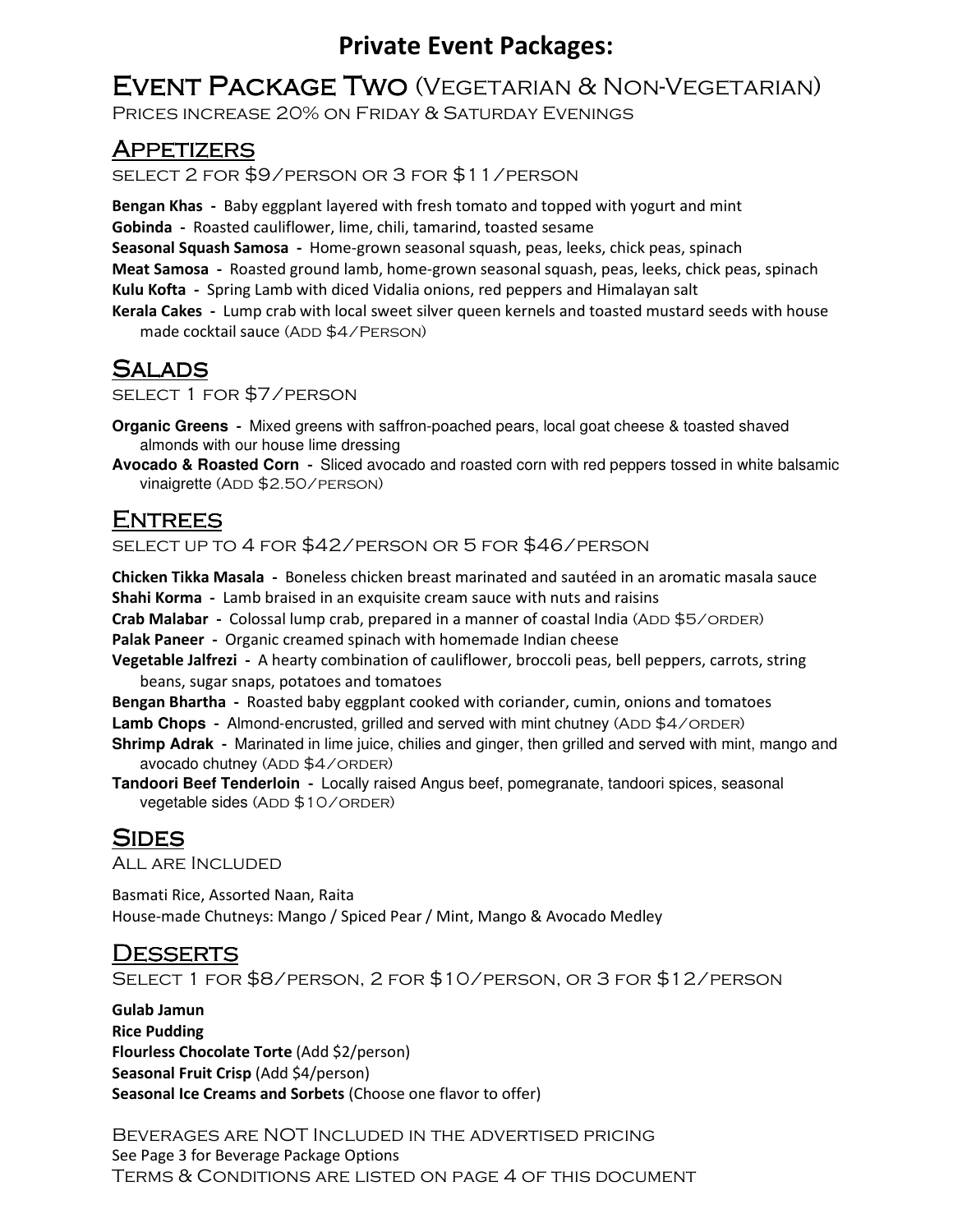BEVERAGE PACKAGES (All items listed are subject to change to comparable brands)

### A-la-carte

Billed on a Consumption basis

**Your server will run a tab for all beverages ordered. You may select the offerings if you prefer.** 

### CRAFT BAR

\$39/person for up to 3 hours. Additional Hours \$8/person/hour

**Liquor** - Rocktown Vodka, Farmer's Organic Gin, Rittenhouse Rye Whiskey, 4 Roses Bourbon,

Flor de Caña Rum (aged 4 years)

**Beer** - Taj Mahal & Amstel Light

**Red Wines** - Oxford Landing Cabernet, El Libre Malbec, Canyon Road Pinot Noir

**White Wines** - Robert Mondavi Reserve Buttery Chardonnay, Stemmari Pinot Grigio, Valdo Numero 1 Prosecco

**Sodas / Mixers Coffee & Herbal Tea**

Excludes: masala chai, mango lassi, lemonade (These items can be added a-la-carte)

### **PREMIUM BAR**

\$49/person for up to 3 hours. Additional Hours \$10/person/hour

**Liquor** - Grey Goose Vodka, Tanqueray Gin, Monkey Shoulder premium blended malt Scotch Whisky, Bullet Bourbon, Flor de Caña Rum (aged 12 years), Choice of One Signature Cocktail **Beer** - Taj Mahal & Amstel Light **Red Wines** - Parducci Small Lot Cabernet, El Libre Malbec, Lucky Star Pinot Noir **White Wines** - William Hill Chardonnay, Stemmari Pinot Grigio, Valdo Numero 1 Prosecco **Sodas / Mixers Coffee & Herbal Tea**

Excludes: masala chai, mango lassi, lemonade (These items can be added a-la-carte)

### Beer & Wine Bar

\$30/person for up to 3 hours. Additional Hours \$6/person/hour

**Beer** - Taj Mahal & Amstel Light **Red Wines** - Oxford Landing Cabernet, El Libre Malbec, Canyon Road Pinot Noir **White Wines** - Robert Mondavi Reserve Buttery Chardonnay, Stemmari Pinot Grigio, Valdo Numero 1 Prosecco **Sodas** - Coca Cola, Diet Coke, Sprite **Coffee & Herbal Tea** Excludes: masala chai, mango lassi, lemonade (These items can be added a-la-carte)

# **SOFT BAR**

\$10/person

**Sodas** - Coca Cola, Diet Coke, Sprite **Orange Juice Coffee & Herbal Tea**

Excludes: masala chai, mango lassi, lemonade (These items can be added a-la-carte)

Prosecco Toast (1/2 glass) available for \$7/person Bartender fees may apply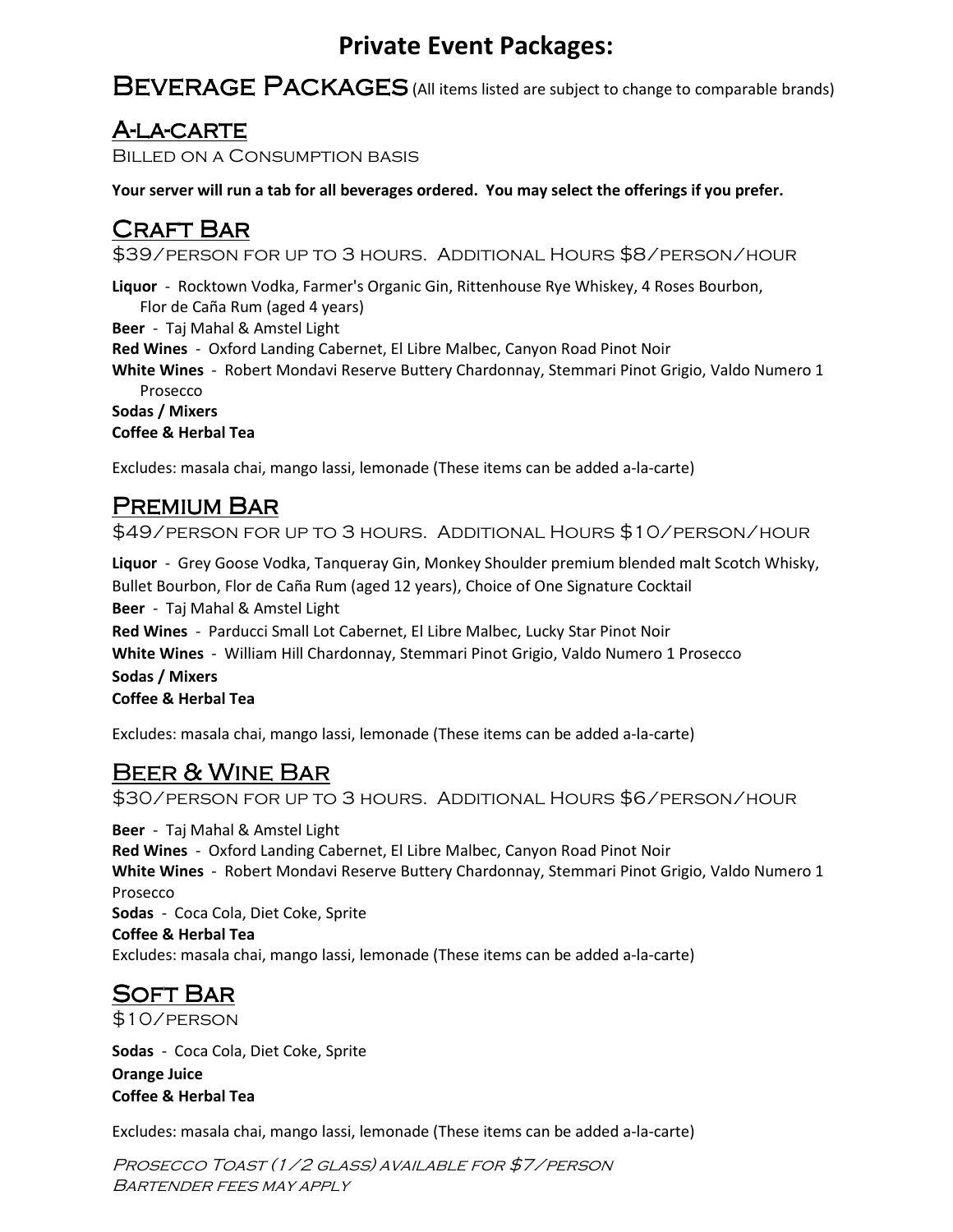# **TERMS & CONDITIONS**

Buffets are required for larger groups (25+ people) For smaller groups, meals can be ordered a-la-carte or Family Style from the above-listed options. Ask our Event Specialists for more details

**All food packages are subject to 6% MD Sales Tax and 22% Service Charge. Payment by credit card is subject to an additional 4% service charge. All alcoholic beverage packages are subject to additional 3% alcohol tax per Maryland Law.** 

#### **Payment Terms:**

Deposit in the amount of the Room Rental rate is due upon booking. Your reservation is not considered confirmed until the contract is approved and the deposit has been paid.

Full balance based on the final minimum guaranteed headcount is due five (5) days prior to the event. Any final charges based on beverage consumption, increased headcount, etc. will be billed at the conclusion of the event. If payment is made by credit card, the card on file from the deposit will be used unless otherwise specified.

The Restaurant will provide food, beverages, and professional service staff for the event based on the Client's menu selections.

Depending on the size and timing of the event, the Restaurant may be open to other guests. In the event that the Restaurant is open to the public, outside guests will be seated in a separate area from the event, so as not to inhibit the enjoyment of the Client and guests. The Restaurant reserves the right to relocate the event to a different room, pursuant to the final headcount. Rental fees and food & beverage minimums for final room selection will apply.

The Restaurant requires a **final guest count seven (7) days prior to the date of the event**. Final guest count is considered a guarantee not subject to reductions. Final billing will be based on this guarantee or the actual number of guests served, *whichever is greater*. The Restaurant will be prepared, if needed, to serve up to 10% over your guaranteed headcount.

**Menu selections must be received ten (10) days prior to the event**. The Restaurant must provide all food and beverages consumed on the premise. Exceptions may be made for outside desserts provided by a licensed commercial bakery. **Outside desserts are subject to a service charge of \$3/person.** 

The Restaurant provides white table linens. If the Client chooses to rent specialty linens, the Restaurant can make linen rental arrangements for an additional charge, based on current rental rates.

The use of confetti, glitter, or any similar decorations is strictly prohibited. If any small-pieced decor is used, a \$250 cleaning fee will be applied to the final invoice of the event.

#### CANCELLATION POLICY

In the event the rental of the Restaurant is no longer needed (cancellation of event, etc.) the Client agrees to pay a percentage of the agreed fee, as set out below:

- Deposit is non-refundable, but can be applied to future event date within the year, if rescheduled
- Forfeiture of 25% of the anticipated balance due, if event is cancelled within two weeks of the event
- Forfeiture of 50% of the anticipated balance due, if event is cancelled within one week of the event

#### EVENT START TIME

The Restaurant arranges all other reservations around the timing of contracted events. Food service shall occur within 30 minutes of scheduled time. If food service is delayed due to late arrival of event guests or any other occurrence that is not due to the neglect or failure of the Restaurant to perform, a penalty will be charged on the final event invoice. Penalties are valued as follows: \$250 per half hour delay, per up to 50 guests. (I.e. 100 guests delayed 30 minutes will incur a penalty of \$500)